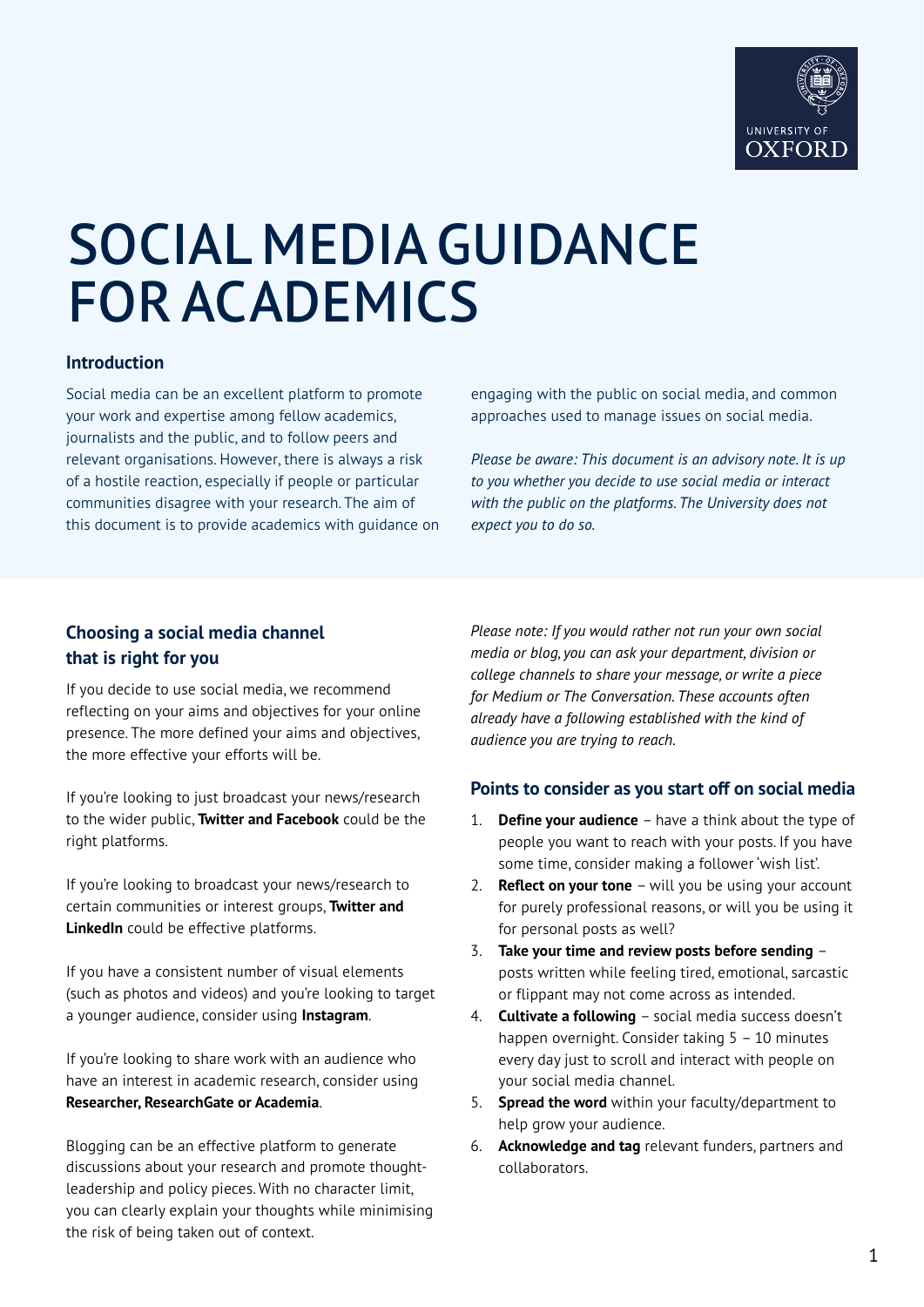

## **Dealing with comments on social media**

You may find a number of people will want to interact with you because of your research or expertise. Some comments could be from people who support and agree with your work, while some may have genuine questions about it.

- Reply as you would like to be replied to  $-$  kindness can be an effective tool on social media.
- Avoid going into too much detail  $-$  if there is a website or other place for more information, it is best to link to the source.
- Can the conversation be taken to a private space? Sometimes taking the conversation away from the public can be beneficial and stop the momentum of the conversation. You could ask the user (if the conversation is happening on Twitter) to direct message (DM) you.

## **How to spot someone who is looking for an argument on social media**

Aside from people who don't understand or disagree with your research, there could be individuals or groups who 'troll' you by posting deliberately offensive or provocative comments, which may be about your research or yourself. Social media can quickly become a relentless environment.

#### **Warning signs include**:

- **They will use an aggressive tone or offensive language**
- They will try to provoke a heated and emotional response from you and others
- They will continually post the same type of message (spam)
- They will make their criticisms personal
- **They will make clearly misleading comments or** statements
- They will frequently Quote Tweet replies in order to broadcast them to a wider audience
- **They may tag or get their followers to spam message you**
- Review their social media feed and bio  $-$  are they pushing a certain agenda?

## **Advice on how to deal with 'trolls' on social media**

- Remember, you don't have to respond to them.
- **Report trolling accounts and messages to the social** media platform.
- If you feel threatened or believe a criminal act has taken place – always report to the police.
- Discuss with your communications lead. They may be able to provide you with further support and guidance.
- Mute trolling accounts this Twitter feature is useful as it hides the troll from your feed without them being aware they have been 'muted'.
- Hide' their comments on Twitter and Facebook. Please note on Twitter the platform has a section on each post which shows hidden tweets.
- Block trolling accounts as a last resort. This stops them seeing your posts, and vice versa. However, the blocked account will know they have been blocked, and may take offence.
- **Turn off your notifications.**
- **Temporarily switch your account to private so only** existing followers can interact with you.
- Take a break from social media.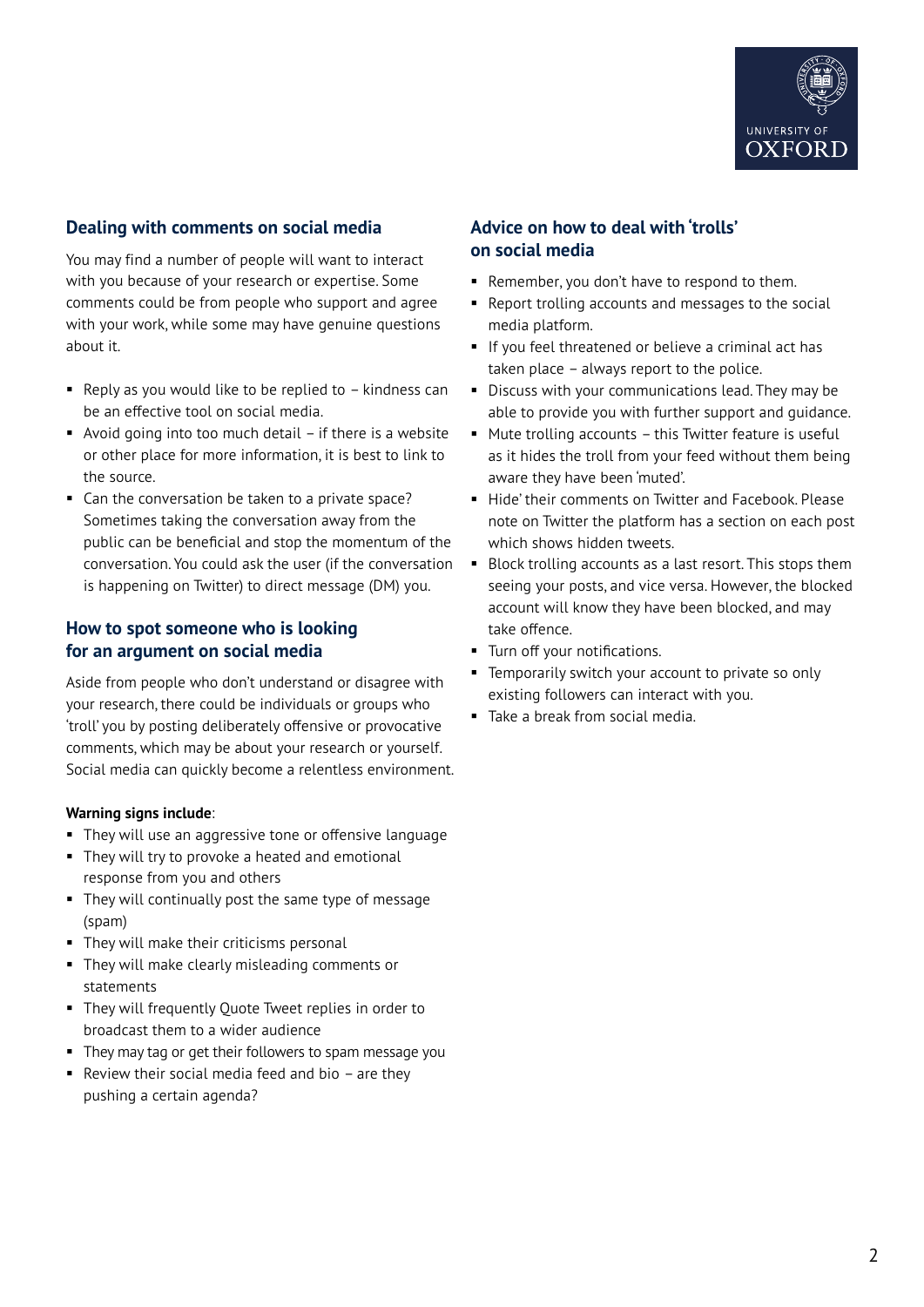

## **How PAD can support you with social media criticism/trolling**

If you feel you are being targeted on social media, please get in touch with the [PAD social media team](mailto:social.media%40admin.ox.ac.uk?subject=).

#### **We can help in the following ways**:

- **Provide support on how to manage social media during** challenging times.
- Show you how best to report social media posts and accounts.
- **Explain some of the features you can use to minimise** the visibility of trolls on your feed.
- **Provide solutions on how to minimise the potential of** abuse on social media.

Although the social team can provide some support, there are certain elements which are beyond the team's control.

- The University cannot publicly back or reply to individuals/organisations on your behalf.
- PAD cannot force social media platforms to remove certain posts – we can only report and explain why we feel the post needs to be removed.
- The University cannot force social media platforms to ban certain individuals or groups.
- We can't report individuals/organisations to the police.

*Please note: the University cannot get involved in commenting on the issues themselves – academic findings and opinions will always be a matter for public debate.* 

## **Social media and your well-being**

The University can offer support if social media abuse is harming your well-being. Your HR lead will be able to offer more advice in the first instance.

However, if you feel that a criminal act has taken place or feel threatened, please report the account and content to the police.

#### **Social media security**

Be mindful of what you share across different social platforms. Trolls may search your name on several platforms and find information that you may not want the wider public to be aware of. For example, if you blog about your garden or check into a venue on Facebook, a troll could use this information to find out where you are, or where you live.

If your social media security is compromised this could potentially put you at risk and also lead to reputational issues, for example, if your account is hacked.

#### **Please consider the following**:

- **Turn off the option of sharing your location of where** you have tweeted/posted from (including 'non-work' platforms such as fitness or dating apps.
- If you want to include a location in your social media bio, we suggest putting 'Oxford' so it's not a definitive location. We strongly recommend against sharing the address of your department.
- If you share pictures of your home or office be mindful of what can be identified. Can people identify a door number, the road you live or work on or the car you drive?
- Avoid sharing pictures of your family and loved ones.

#### **Social media account security**

- Set a unique password for each social media account
- **Consider using a random password generator**
- **Implement two-factor authentication (2FA) on your** account
- Ensure your account is linked to an email address you have easy access to

## **PAD social media contact details**

The PAD social media team is always on hand to provide social media support and advice where possible. To contact us, please email the team: [social.media@admin.ox.ac.uk](mailto:social.media%40admin.ox.ac.uk?subject=).

## **More information**

Find out more about managing one's time on social [media here](https://insidesocialmedia.com/2021/04/27/social-media-productivity-tips-infographic/).